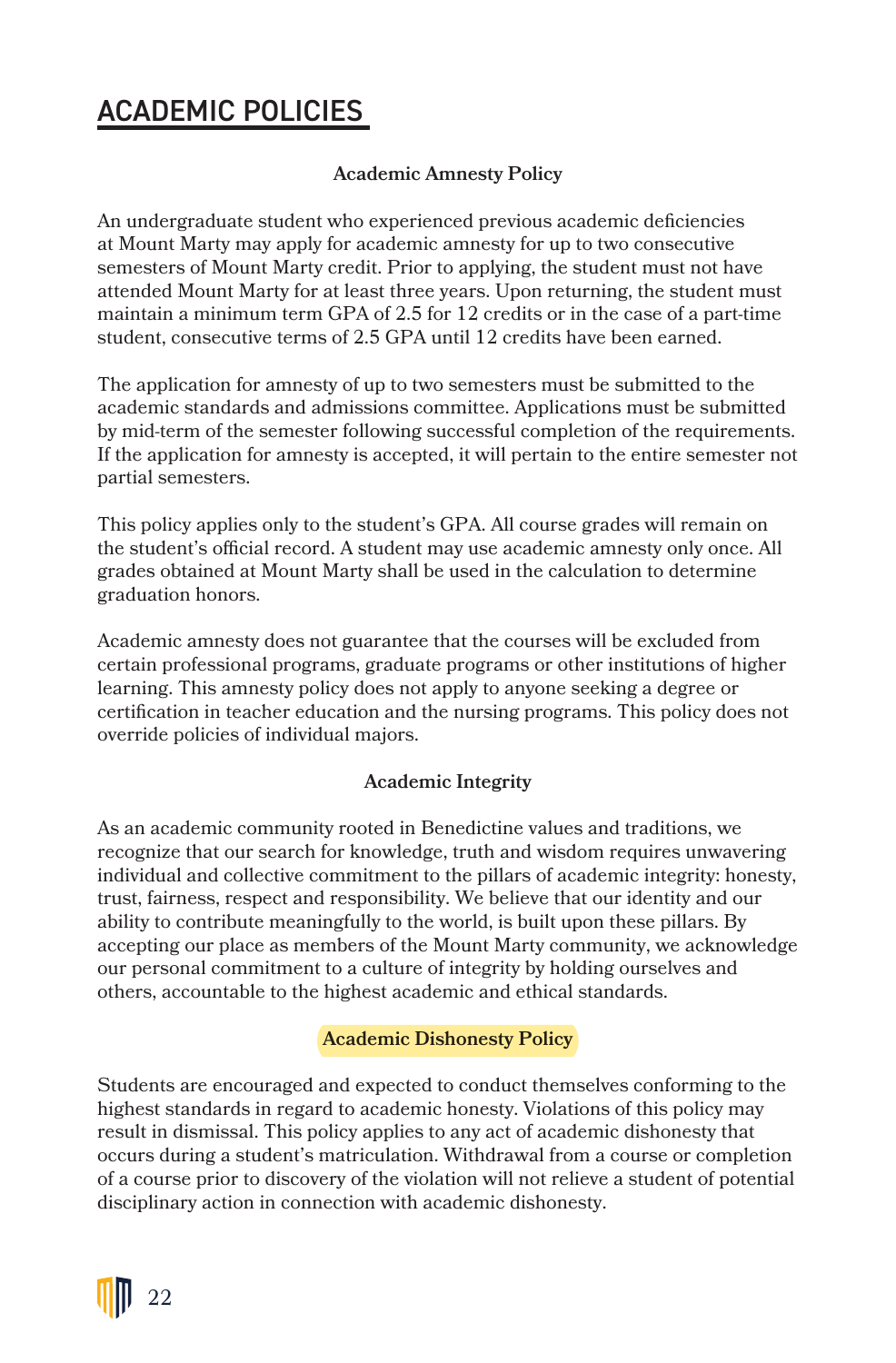Academic dishonesty includes but is not limited to the following:

- Unauthorized collaboration: (1) Attaching one's name to a group project without an authentic understanding of the work submitted; not making a fair and proportional contribution to the effort of the collaborating group and/or the ability to defend or interpret individually the work submitted; (2) Working with others without the specific permission of the instructor on assignments that will be submitted for a grade, including but not limited to in-class or take-home tests, papers, labs or homework assignments.
- Cheating: Using or attempting to use unauthorized materials in any academic exercise or having someone else do work for you. Examples of cheating include looking at another student's paper during a test, bringing an answer sheet to a test, obtaining a copy of a test prior to the test date or submitting homework borrowed from another student.
- Plagiarism: Using the words or ideas of another writer without attribution so that they seem as if they are your own. Plagiarism ranges from copying someone else's work word-for-word, to rewriting someone else's work with only minor word changes, to summarizing work without acknowledging the sources, to using one's own work in more than one course.
- Falsification: Presenting or submitting fraudulent information (i.e. information that has been altered or created for the purpose of deceiving one's audience, readers, instructor or colleagues.)
- Fabrication: Inventing or falsifying information. Examples of fabrication include but are not limited to inventing data for an experiment you did not do or did not do correctly or making reference to sources you did not use in a research paper or project.
- Electronic dishonesty: Examples of electronic dishonesty include but are not limited to unauthorized use of cell phones, smart watches, programmable calculators, digital cameras, computers, headsets; using someone else's authorized computer account to send and receive messages, breaking into someone else's files, gaining access to restricted files, disabling other's access to network systems or files, knowingly spreading a computer virus or obtaining a computer account under false pretenses.

Penalty for academic dishonesty: Sanctions imposed are at the discretion of the faculty member and include, but are not limited, to the following:

- Written or verbal warning to the student.
- Redo the assignment.
- Reduce grade on the assignment.
- Zero points for the assignment.
- Reduce course letter grade.
- Failing the course (after consultation with the division chair).
- Probation This sanction is limited to severe or repeated acts of academic dishonesty and can be imposed by the vice president for academic affairs (VPAA) after review of the student's file and in consultation with the faculty member(s).
- Dismissal from Mount Marty This sanction is limited to serious and/or repeated acts of academic dishonesty and may be imposed by the VPAA after review of the student file and in consultation with faculty member(s).

23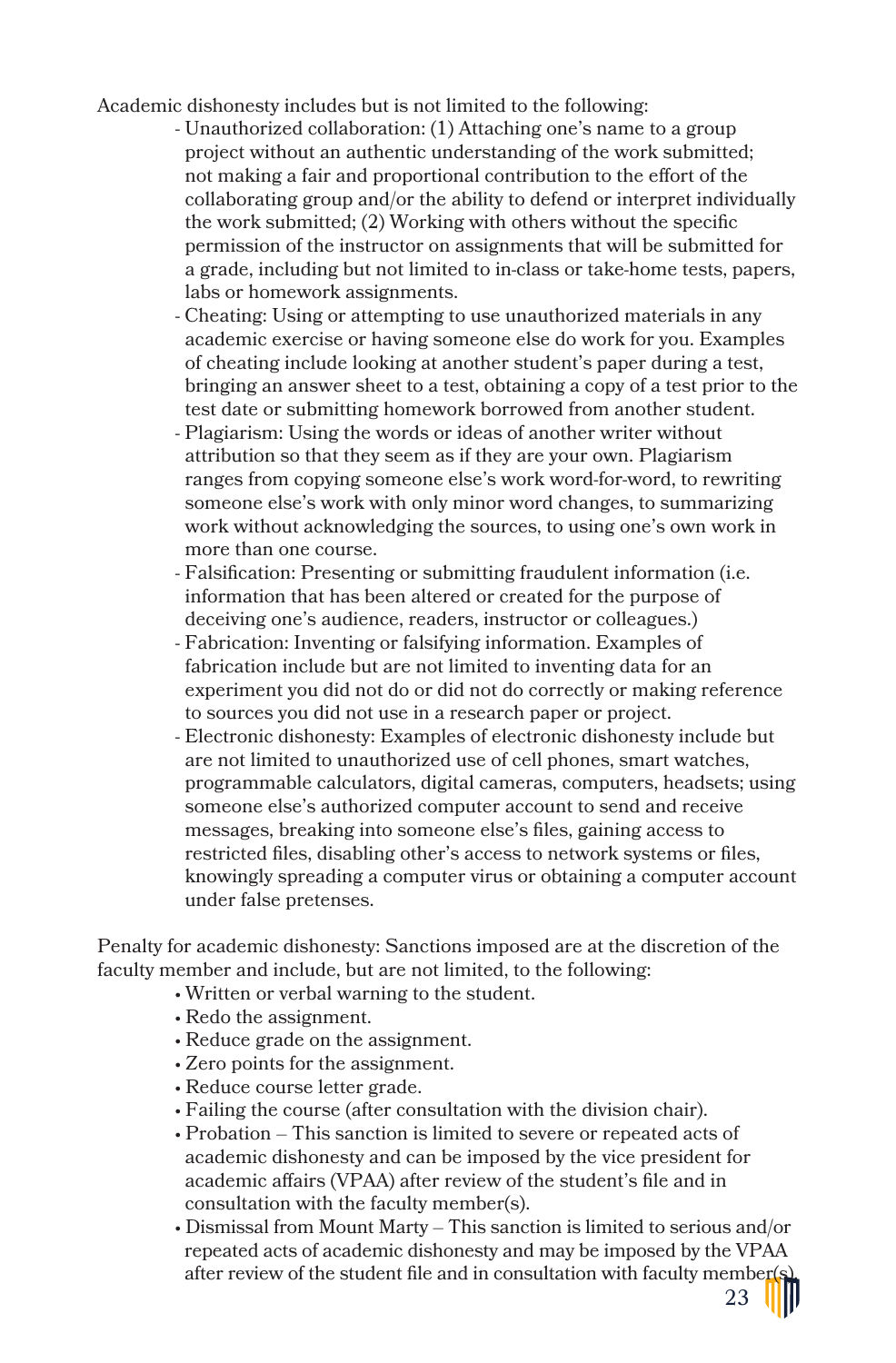#### **Procedures for Resolving Academic Dishonesty Issues**

At no point in the procedure may legal counsel be present. Academic dishonesty procedures begin with the faculty member. Based on the nature of the suspected infraction, the faculty member is encouraged to consult with the division chair to describe the infraction, the evidence and the penalties being considered. The faculty member should also contact the VPAA's office to determine if the student has previously been in violation of the academic dishonesty policy. An academic dishonesty reporting form may be filed with the VPAA for each violation, but if a form is not filed, the faculty member must notify the student's advisor of the incident.

A faculty member who believes that a student has committed academic dishonesty should meet (preferably in person, but via alternate means if necessary) with the individual student about the assignment, exam or activity within ten business days of discovery of the violation. At the faculty member's option, the division chair may also be present for this meeting. At this time, the faculty member needs to provide the student with explicit and well-documented evidence supporting the faculty member's belief that the student has committed academic dishonesty. The faculty member should provide the student with a copy of the academic dishonesty reporting form (if a form is filed) and a copy of this academic dishonesty policy. The faculty member will then allow the student to address the allegations. If the student cannot satisfactorily defend the allegations, the faculty member will then tell the student what penalty will be imposed and will follow-up in writing (via email or otherwise) with the student to confirm the penalty. The written notification will be provided by the faculty member to the student within two business days of the conclusion of the meeting. The faculty member will also provide a copy of the written notification to the student's advisor and to the VPAA if an academic dishonesty form is filed. If an academic dishonesty form is filed or in the event a student's advisor notifies the VPAA of a repeated offense, the VPAA will review the student's record and may impose additional sanctions on the student, including probation or dismissal from the university.

A student may appeal the faculty member's decision or any additional penalty imposed by the VPAA, as follows:

> 1. The student must file a written appeal, including any documentation the student deems pertinent to the appeal, with the office of the VPAA within ten business days of receiving written notice of the faculty member's decision and/or notice of any additional penalties imposed by the VPAA.

> 2. Within ten business days of the receipt of the student appeal, the VPAA will convene the academic standards and admission committee (the "committee") to have a formal hearing on the appeal. Only the five faculty members and two student members of the committee will participate in the appeal - no ex officio members will participate and the VPAA is specifically excluded from the hearing process. If all committee members are not available, the hearing may proceed as long as four faculty members and one student member are available. The committee will be provided with the following:

> > a. The student's letter of appeal and supporting documentation. b. Evidence of the violation from the faculty member.